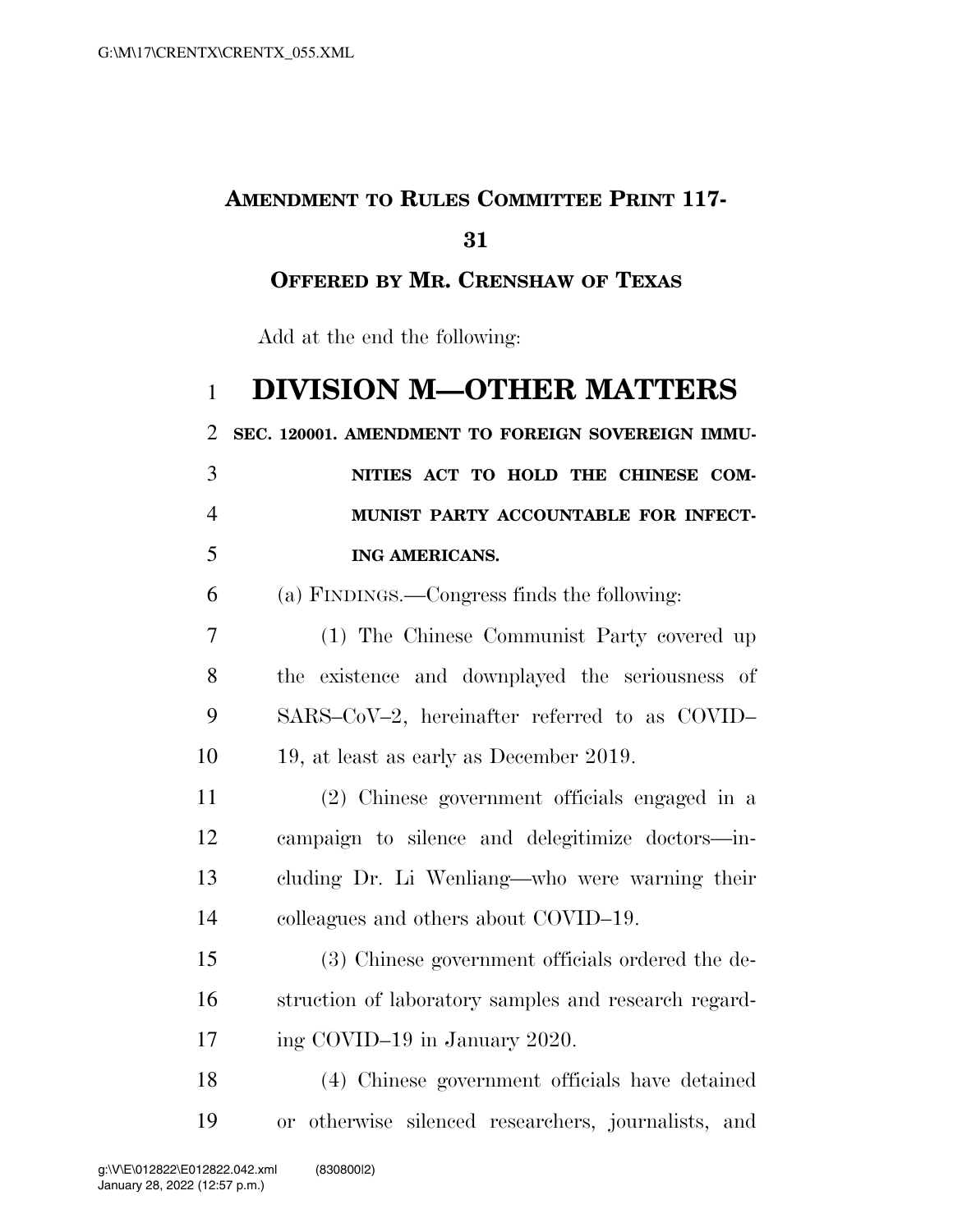$\mathfrak{D}$ 

 citizens who attempted to share information that could have proven unflattering to the Chinese gov-ernment's response to the COVID–19 outbreak.

 (5) Chinese government officials have expelled American journalists who were covering the COVID– 19 outbreak in China.

 (6) Chinese government officials have attempted to censor or destroy academic research into COVID– 19 and its origins that might disagree with the offi-cial positions of the Chinese government.

 (7) Chinese government officials have inten- tionally underreported or altered official numbers of COVID–19 infections and deaths in China, leading world health experts to make flawed analyses that severely underestimated the nature and seriousness of COVID–19.

 (8) Academic studies have shown that, had ap- propriate interventions occurred to stop the spread of COVID–19 even just weeks earlier, the spread of COVID–19 would have been severely curtailed.

 (9) The cover-up of COVID–19 by the Chinese government has caused significant economic harm in 23 the United States and around the world.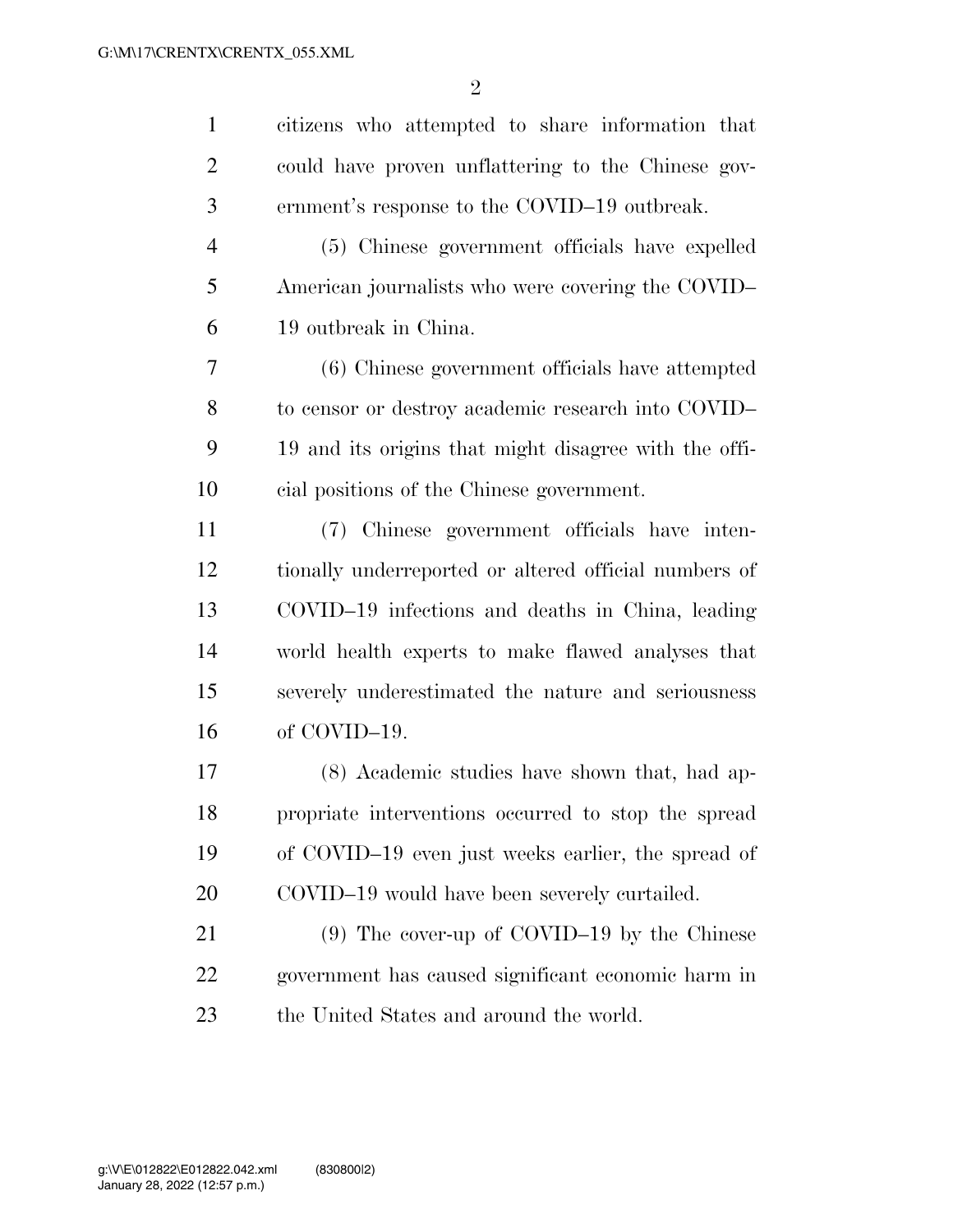(10) The cover-up of COVID–19 by the Chinese government has caused significant death and injury in the United States and around the world.

 (11) The cover-up of COVID–19 by the Chinese government is, at minimum, grossly negligent behav-ior causing significant injury.

 (b) PURPOSE.—The purpose of this section is to pro- vide civil litigants with the broadest possible basis, con- sistent with the Constitution of the United States, to seek relief against persons, entities, and foreign countries, wherever acting and wherever they may be found, that are responsible for, or complicit in ordering, controlling, or otherwise directing acts intended to deliberately conceal or distort the existence or nature of COVID–19, if such acts are found to have likely contributed to the global COVID–19 pandemic.

 (c) RESPONSIBILITY OF FOREIGN STATES FOR DE- LIBERATE CONCEALMENT OR DISTORTING INFORMATION ABOUT INTERNATIONAL PUBLIC HEALTH EMER-GENCIES.—

21 (1) IN GENERAL.—Chapter 97 of title 28, United States Code, is amended by inserting after section 1605B the following new section: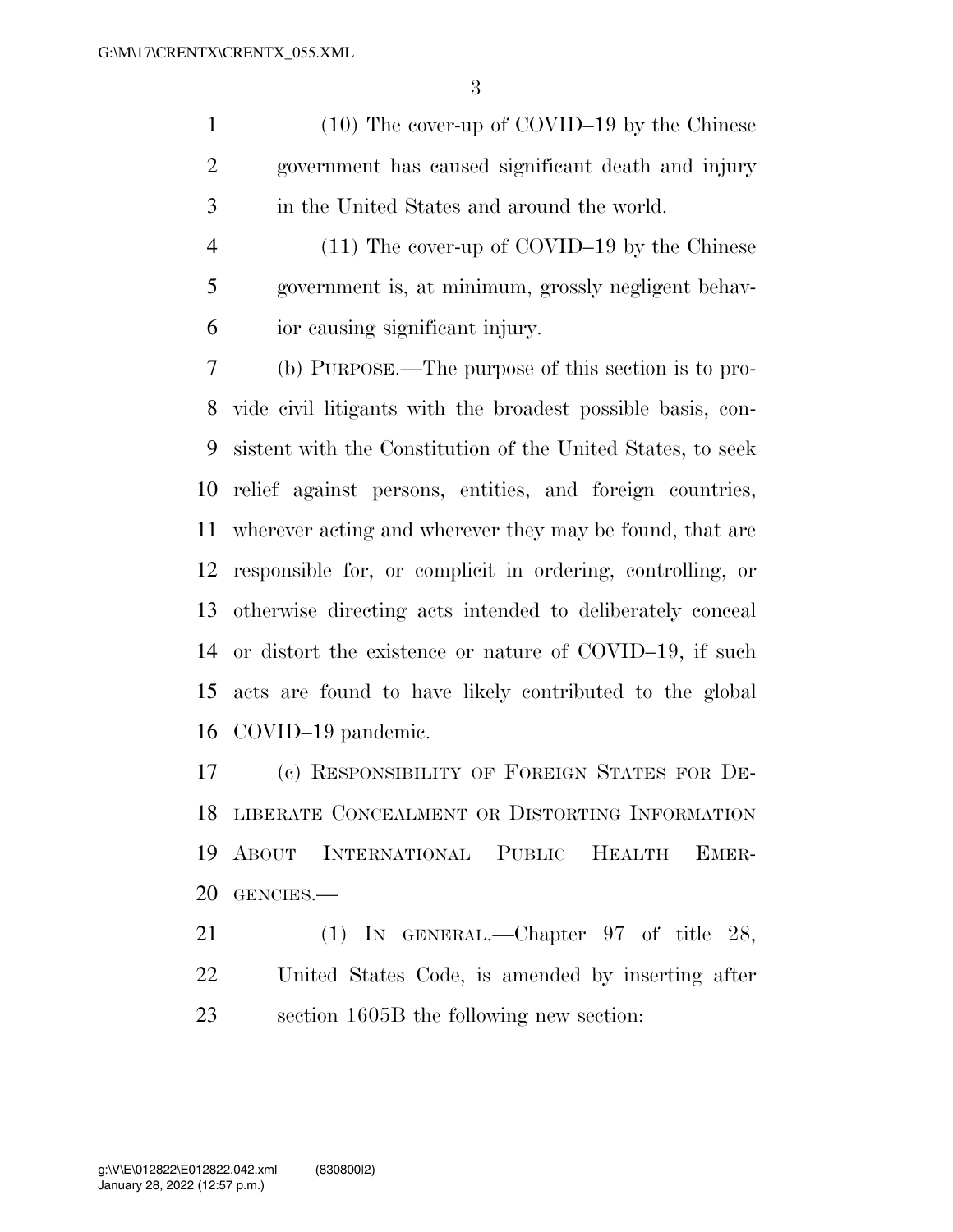**''SEC. 1605C. RESPONSIBILITY OF FOREIGN STATES FOR DELIBERATE CONCEALMENT OR DISTORTING INFORMATION ABOUT INTERNATIONAL PUB- LIC HEALTH EMERGENCIES OF INTER-NATIONAL CONCERN.** 

 ''(a) RESPONSIBILITY OF FOREIGN STATE.—A for- eign state shall not be immune from the jurisdiction of the courts of the United States in any case in which money damages are sought against a foreign state for physical injury or death, or injury to property or economic inter-ests, occurring in the United States and caused by—

12  $\frac{12}{10}$  the spread of COVID–19; and

 $\frac{1}{2}$  a tortious act or acts, including acts in- tended to deliberately conceal or distort the existence or nature of COVID–19, of the foreign state, or of any official, employee, or agent of that foreign state while acting within the scope of his or her office, employment, or agency, regardless where the tortious act or acts of the foreign state occurred.

 ''(b) EXCLUSIVE JURISDICTION.—The United States District Court for the Southern District of New York, the United States District Court for the Northern District of California, the United States District Court for the North- ern District of Illinois, and the United States District Court for the Southern District of Texas shall have origi-nal and exclusive jurisdiction over all actions in which a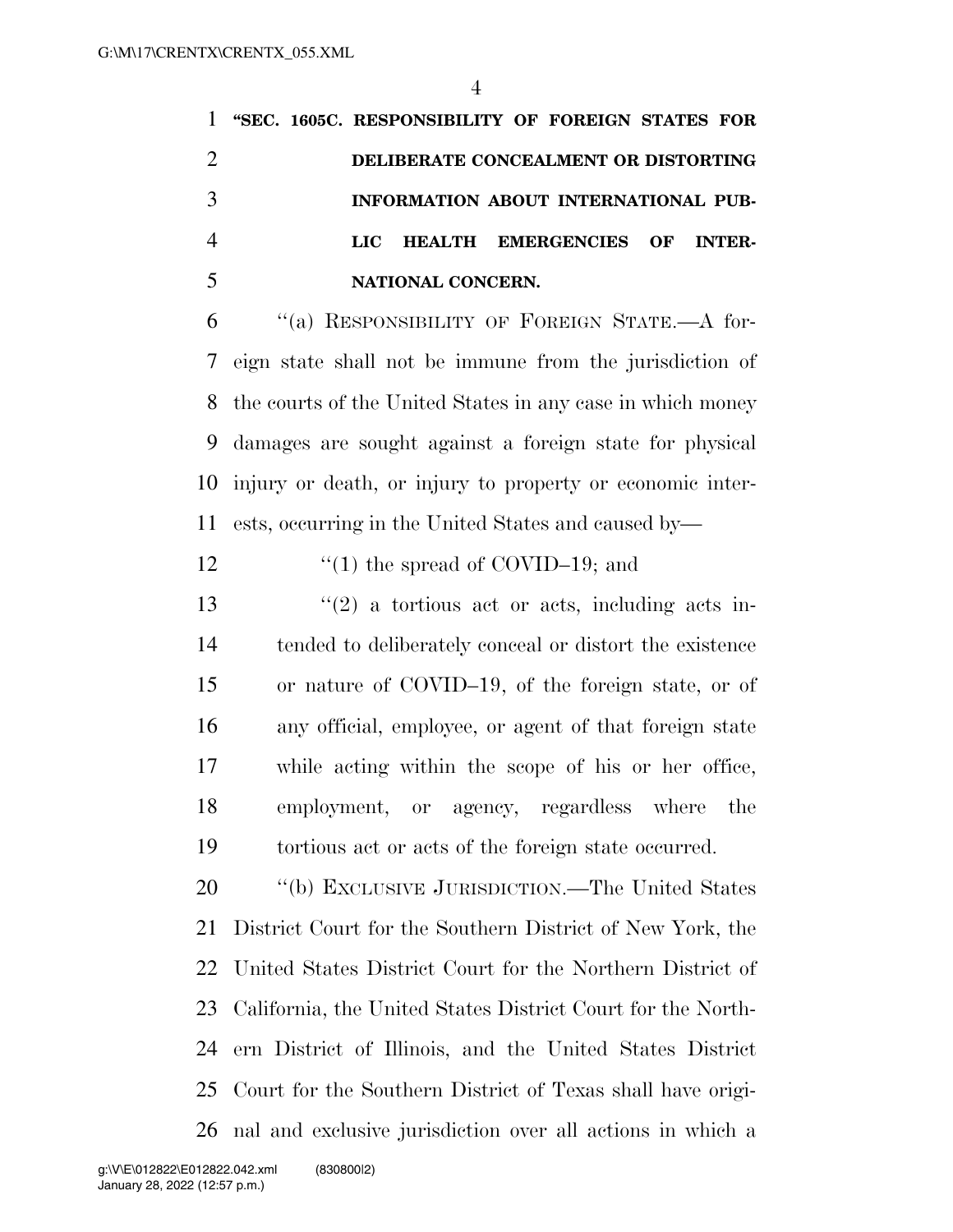foreign state is subject to the jurisdiction of a court of the United States under this section. Appellate jurisdic- tion for such actions shall be exclusively reserved to the United States District Court of Appeals for the Federal Circuit.

 ''(c) STAY OF ACTIONS PENDING FOREIGN STATE NEGOTIATIONS.—

8 "(1) INTERVENTION.—The Attorney General may intervene in any action in which a foreign state is subject to the jurisdiction of a court of the United States under this section for the purpose of seeking a stay of the civil action, in whole or in part.

13  $(2)$  STAY.—

14 "(A) IN GENERAL.—A court of the United States shall stay a proceeding under this sec-16 tion against a foreign state or any official, em- ployee, or agent of the foreign state, if the Sec- retary of State certifies that the United States is engaged in good faith discussions with the foreign state defendant, or any other defendant, with respect to the resolution of a claim against such a defendant.

23 "(B) DURATION.—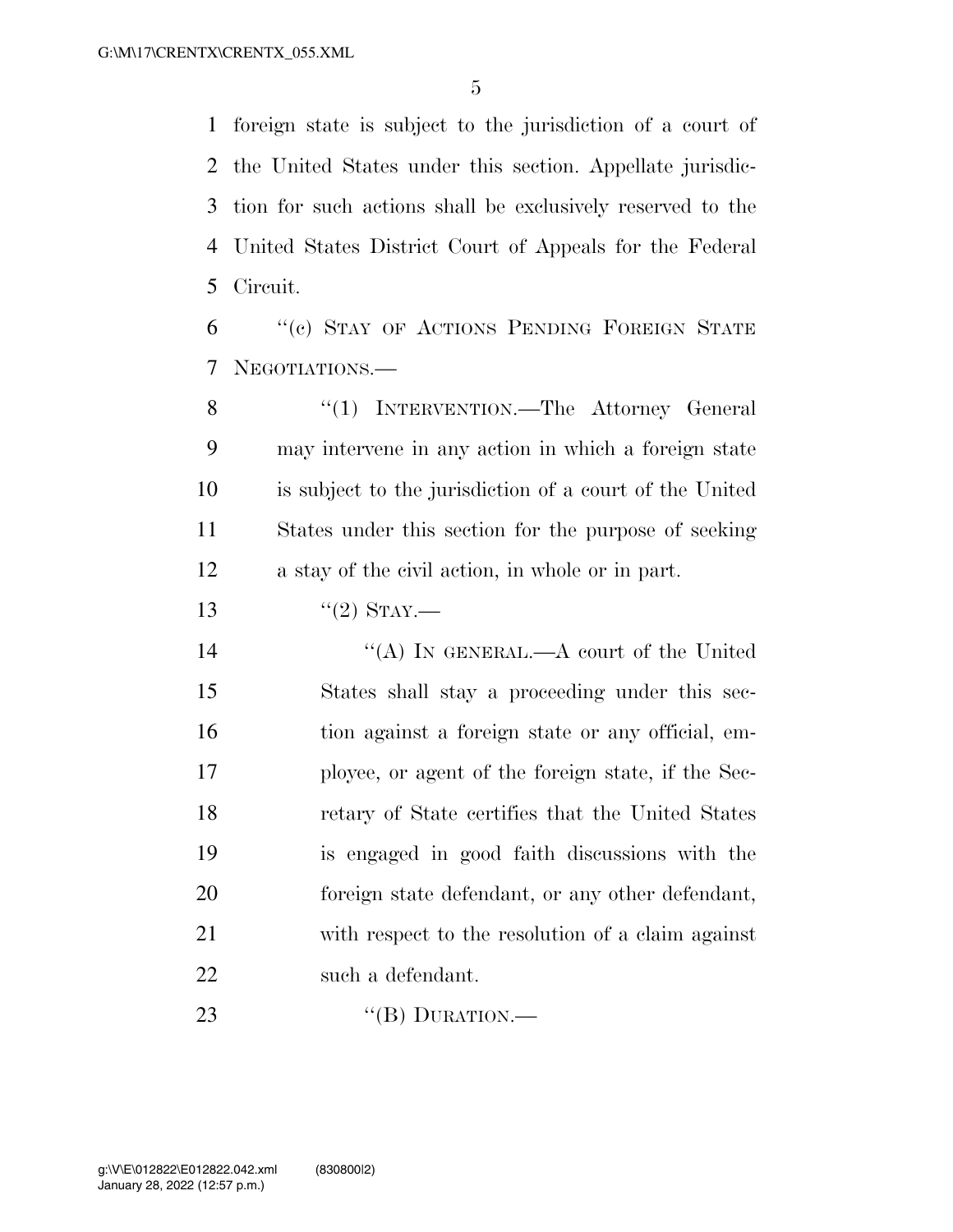| $\mathbf{1}$   | "(i) IN GENERAL.—A stay under this                      |
|----------------|---------------------------------------------------------|
| $\overline{2}$ | section may be granted for not more than                |
| 3              | $180$ days.                                             |
| $\overline{4}$ | $``$ (ii) EXTENSION.—                                   |
| 5              | "(I) IN GENERAL.—The Attorney                           |
| 6              | General may petition the court for an                   |
| $\overline{7}$ | extension of the stay for additional                    |
| 8              | 180-day periods.                                        |
| 9              | $\lq\lq (II)$<br>RECERTIFICATION.—A                     |
| 10             | court may grant an extension under                      |
| 11             | clause (I) if the Secretary of State re-                |
| 12             | certifies that the United States re-                    |
| 13             | mains engaged in good faith discus-                     |
| 14             | sions with the foreign state defendant                  |
| 15             | or any other defendant concerning the                   |
| 16             | resolution of a claim against the for-                  |
| 17             | eign state or any official, employee, or                |
| 18             | agent of the foreign state, as to whom                  |
| 19             | a stay of claims is sought.                             |
| 20             | "(d) DISMISSAL OF ACTIONS FOLLOWING FOREIGN             |
| 21             | STATE AGREEMENT.—                                       |
| 22             | "(1) INTERVENTION.—The Attorney General                 |
| 23             | may intervene in any action in which a foreign state    |
| 24             | is subject to the jurisdiction of a court of the United |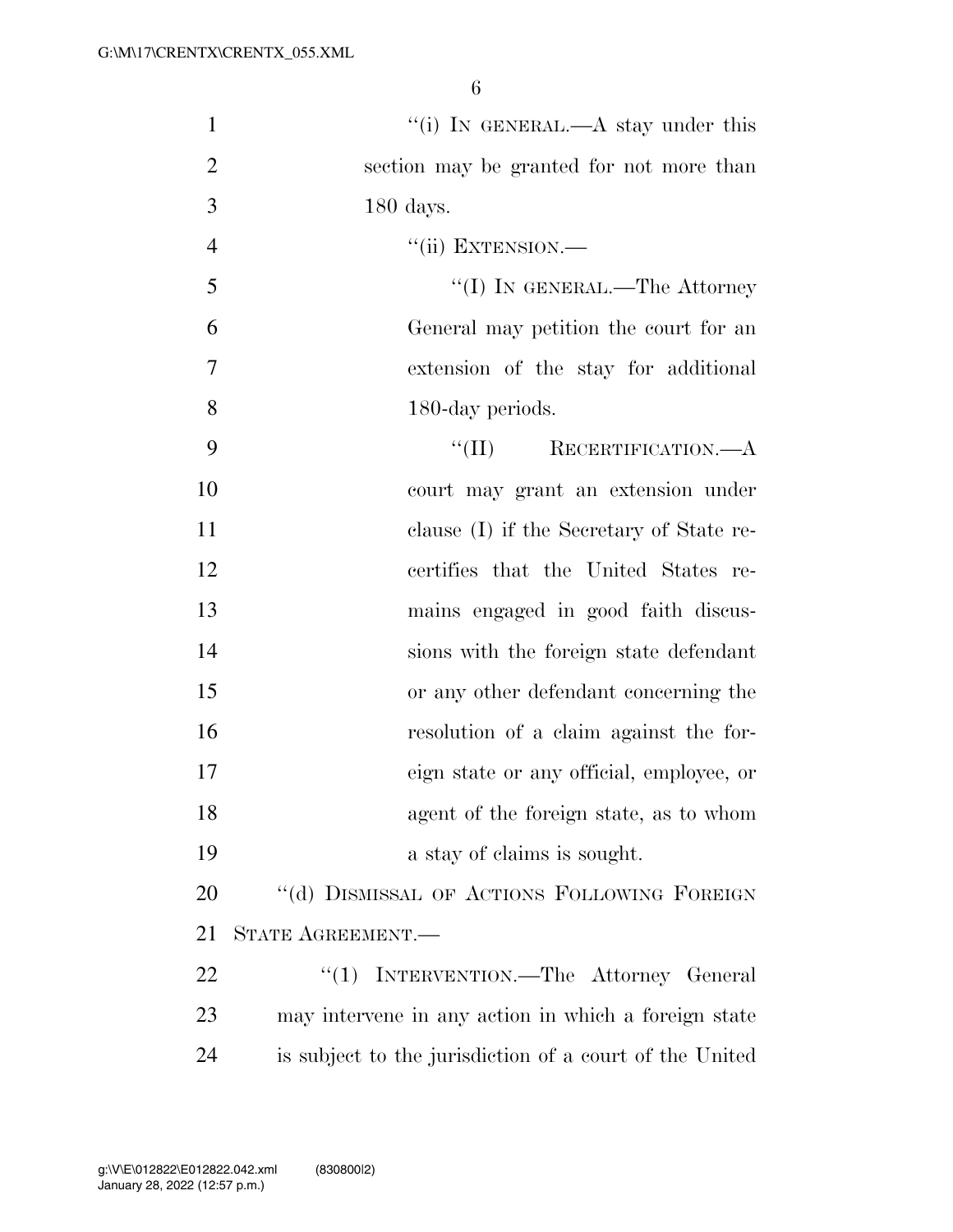States under this section for the purpose of seeking the dismissal of the case.

3 "(2) DISMISSAL WITH PREJUDICE.—A court of the United States may dismiss with prejudice a pro- ceeding under this section against a foreign state or any official, employee, or agent of the foreign state if the Secretary of State certifies that the United States and the foreign state have entered into an agreement with respect to the resolution of a claim against such a defendant, regardless of whether the plaintiff is a party to such agreement or consents to the dismissal.

 ''(e) SEVERABILITY.—If any provision of this section or any amendment made by this section, or the application of a provision or amendment to any person or cir- cumstance, is held to be invalid, the remainder of this sec- tion and the amendments made by this section, and the application of the provisions and amendments to any other person not similarly situated or to other circumstances, shall not be affected by the holding.

21 ""(f) RULE OF CONSTRUCTION.—A foreign state shall not be subject to the jurisdiction of the courts of the United States under this section on the basis of a tortious act or acts that constitute mere negligence.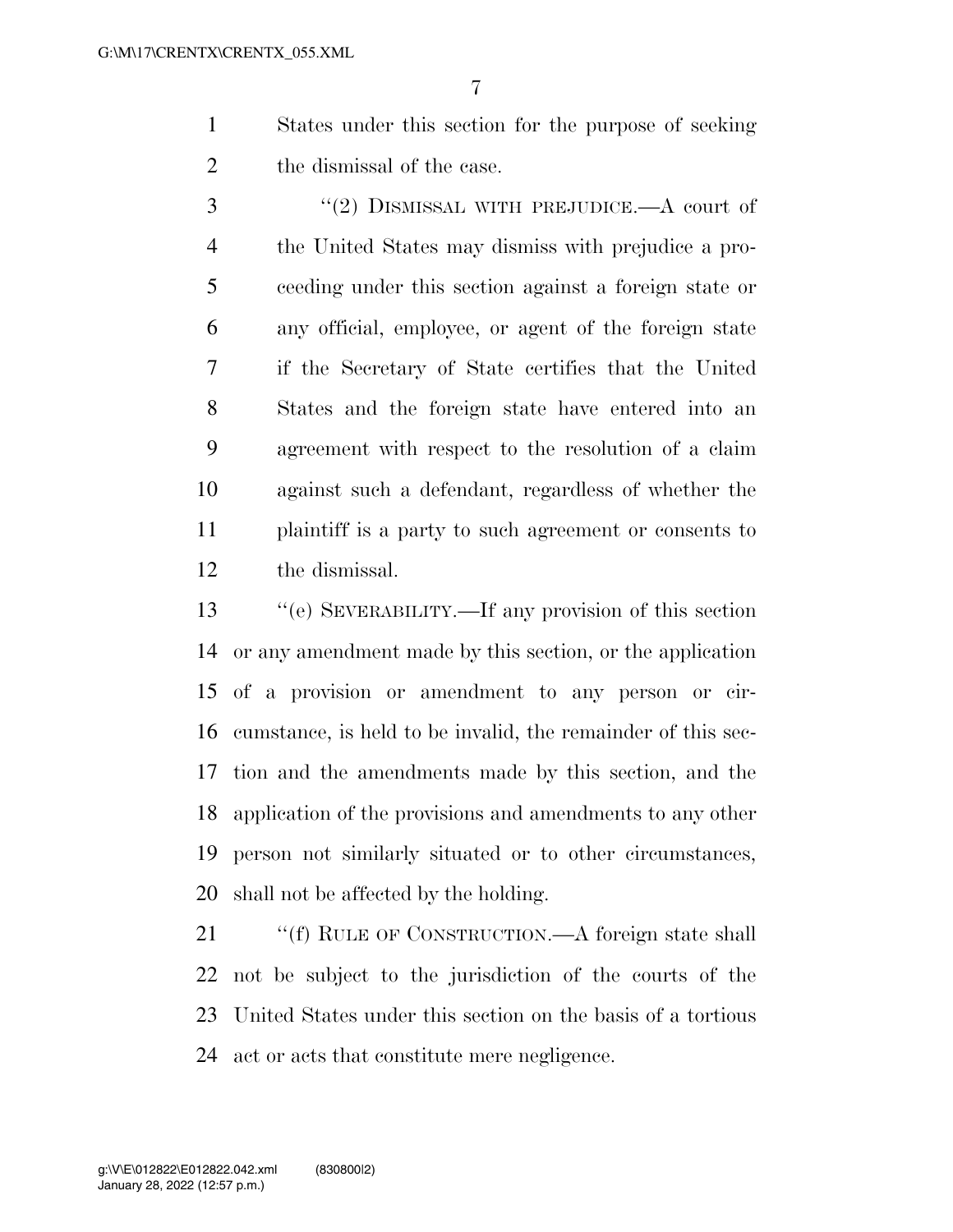''(g) APPLICATION DATE.—The amendments made by this section shall apply to a civil action—

3 "(1) pending on, or commenced on or after, the date of enactment of the 'America COMPETES Act of 2022'; and

 ''(2) arising out of an injury to a person from COVID–19 on or after January 1, 2020, or arising out of an injury to property or business during the pendency of the National Emergency Concerning the Novel Coronavirus Disease (COVID–19) Outbreak declared by the President on March 13, 2020, under the National Emergencies Act (50 U.S.C. 1601 et seq.).

 ''(h) DEFINITION.—In this section, the term 'COVID–19' has the meaning given that term in section 2102 of the Coronavirus Aid, Relief, and Economic Secu-rity Act (Public Law 116–136).''.

 (2) TECHNICAL AND CONFORMING AMEND-MENTS.—

20 (A) TABLE OF SECTIONS.—The table of sections for chapter 97 of title 28, United States Code, is amended by inserting after the 23 item relating to section 1605B the following:

''1605C. Responsibility of foreign states for deliberate concealment or distorting information about international public health emergencies of international concern.''.